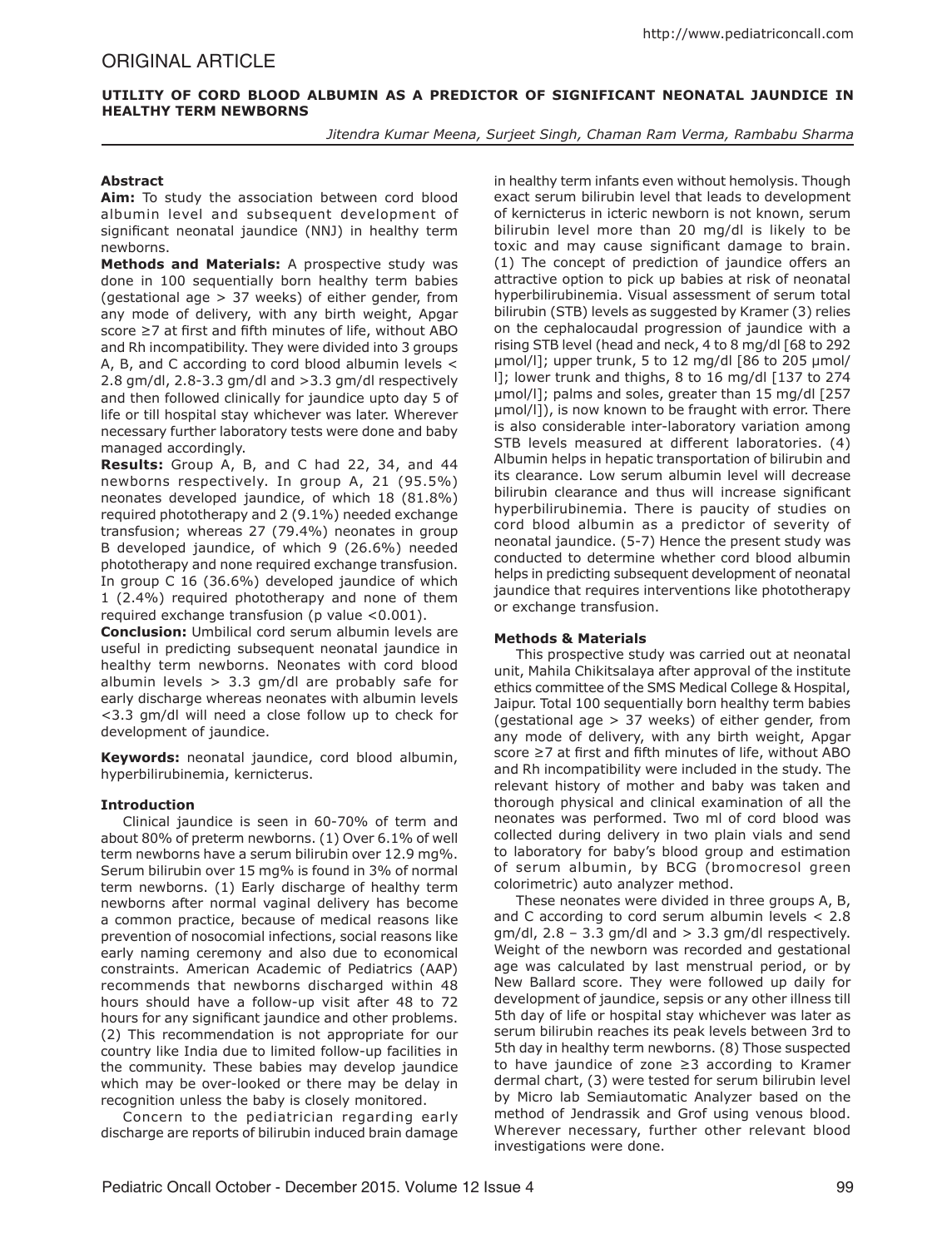The main outcome of the study was inferred in terms of significant hyperbilirubinemia which needed phototherapy or exchange transfusion (ET). The neonates who required no intervention or phototherapy and or exchange transfusion for management of hyperbilirubinemia from three groups were noted.

All data collected were entered in excel sheet to prepare master chart. Qualitative data was summarised as percentage and quantitative data was summarised as means and standard deviation. Chi-square (X2) test was used to find out the significance of difference between proportions & percentages. The mean difference of various parameters was compared by using Z-test and t-test. ANOVA was be used for cord blood albumin levels between groups and within groups to show if any significant difference observed. 'P' value less than 0.05 (<0.05) was taken as significant difference.

#### **Results**

There were 24 neonates in Group A, 34 in Group B and 44 in Group C. Fifty-three (53%) newborns were born of primigravida mothers and 28 (28%) were born to second gravid mother. The age of onset of jaundice were noted on 2nd, 3rd, and 4th postnatal day in 27, 52 and 21 neonates respectively. The mean age of onset of jaundice in Group A, B, and C were  $3.0 \pm 0.7$ ,  $3.0$  $\pm$  0.7, and 3.2  $\pm$  0.7 days respectively. Demographic characteristics were comparable in all three groups except mode of delivery (Table 1). The incidence of jaundice in all the groups and need for intervention in form of phototherapy and exchange transfusion is depicted in Table 2.

## **Discussion**

Unconjugated bilirubin is non-polar, insoluble in

|                             |       | Group A $(n=22)$<br>(Cord blood<br>albumin<br>$<$ 2.8gm/dl) | <b>Group B</b><br>$(n=34)$ (Cord<br>blood albumin<br>$2.8 - 3.3gm/dl$ | Group C $(n=44)$<br>(Cord blood<br>albumin<br>>3.3gm/dl | P value |  |
|-----------------------------|-------|-------------------------------------------------------------|-----------------------------------------------------------------------|---------------------------------------------------------|---------|--|
| Gestational age<br>(months) |       | $38.1 \pm 0.9$                                              | $37.9 \pm 0.8$                                                        | $37.9 \pm 0.7$                                          | > 0.05  |  |
| Birth weight (kg)           |       | $2.8 \pm 0.4$                                               | $2.8 \pm 0.4$                                                         | $2.8 \pm 0.4$                                           | > 0.05  |  |
| Gender                      | M     | 13 (60%)                                                    | 19 (55%)                                                              | 23 (52%)                                                | > 0.05  |  |
|                             | F     | $9(40\%)$                                                   | 15 (45%)                                                              | 21 (48%)                                                |         |  |
| Caesarean section           |       | 10 (46%)                                                    | 24 (70%)                                                              | 13 (30%)                                                | 0.001   |  |
| Mode of feeding             | B     | 19 (86%)                                                    | 26 (77%)                                                              | 32 (73%)                                                | 0.07    |  |
|                             | $B+T$ | 3(14%)                                                      | 8(23%)                                                                | 12 (27%)                                                |         |  |
| Oxytocin induced<br>labour  |       | 4(18%)                                                      | 4 (12%)                                                               | 8(18%)                                                  | 0.41    |  |

| Table 1: Basic demographic characteristics of all three groups |  |  |  |  |
|----------------------------------------------------------------|--|--|--|--|
|----------------------------------------------------------------|--|--|--|--|

Note: M-Male; F-Female; B-Breast fed; B+T-Breast + Top fed

**Table 2: Incidence of clinical jaundice and requirement of phototherapy or exchange transfusion in three groups**

|                                                                       | Group A $(n=22)$<br>(Cord blood albumin<br>$<$ 2.8gm/dl) | Group B (n=34) (Cord<br>blood albumin<br>$2.8 - 3.3gm/dl$ | Group C $(n=44)$<br>(Cord blood<br>albumin<br>$>3.3$ gm/dl) | <b>P-value</b> |
|-----------------------------------------------------------------------|----------------------------------------------------------|-----------------------------------------------------------|-------------------------------------------------------------|----------------|
| Neonates developing<br>clinical jaundice; kramer<br>dermal zone $>$ 3 | 21 (95.5%)                                               | 27(79.4%)                                                 | 16 (36.6%)                                                  | < 0.001        |
| Newborns requiring<br>phototherapy                                    | 18 (81.8%)                                               | $09(26.6\%)$                                              | $01(2.4\%)$                                                 | < 0.001        |
| Newborns requiring<br>exchange transfusion                            | $02(9.1\%)$                                              | 0                                                         | 0                                                           |                |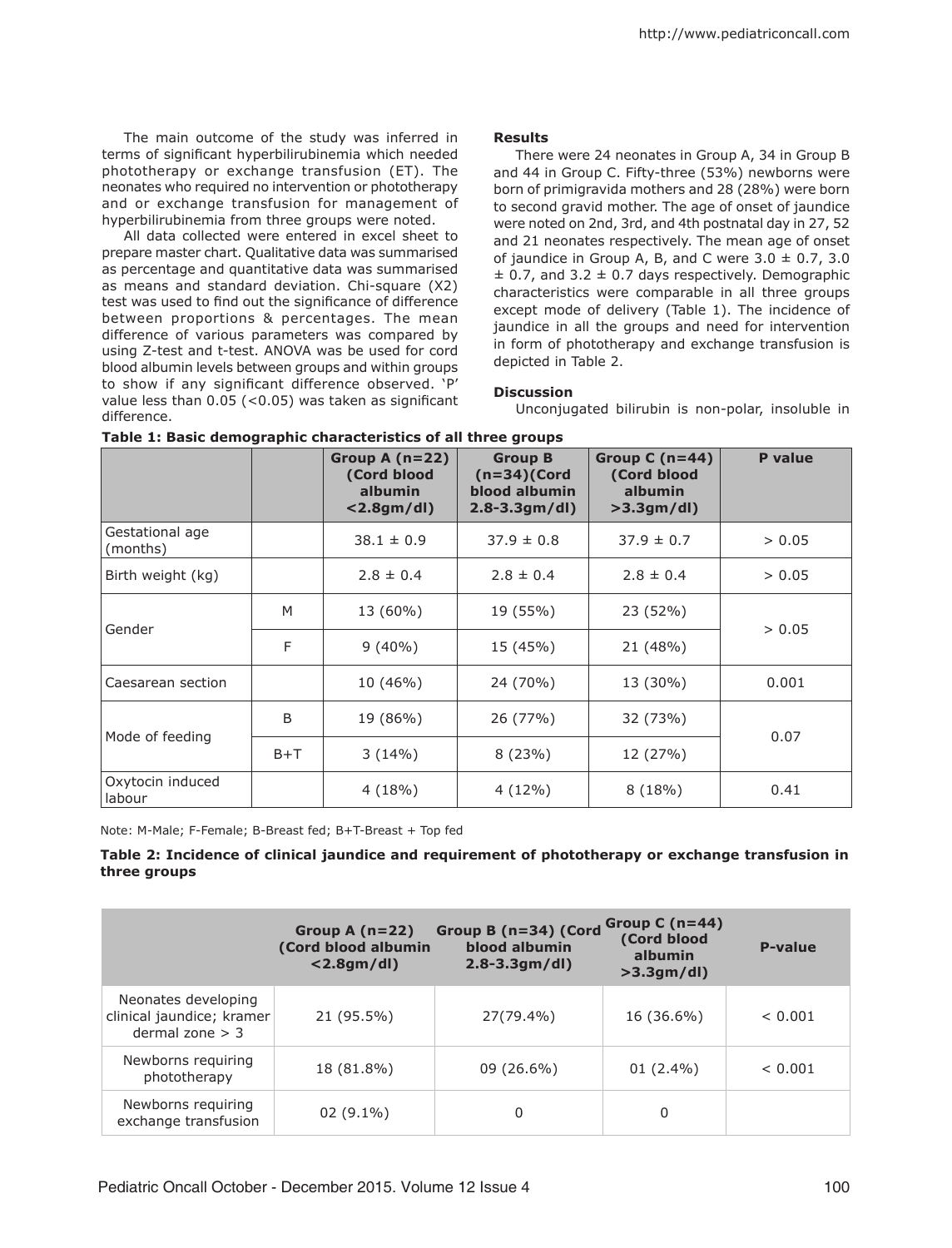water and is transported to liver bound to albumin, so amount of albumin available for binding is important. One mole of albumin binds equimolar amount of bilirubin i.e. one gram of albumin bind 8.5 mg of bilirubin. (1) Bilirubin bound to albumin does not usually enter central nervous system and is thought to be non-toxic. The full-term newborn infant has a significantly lower plasma albumin level then that for adult and, correspondingly, fewer bilirubin binding sites. The albumin level is inversely correlated with gestational age, so this lack of binding sites is more pronounced in preterm infants. Plasma albumin level increases rapidly over the first few days after birth, resulting in a mean increase over the first 7 days of almost 30%. Adult level is reached by about 5 months of age. (9) Normal ranges of serum albumin in different age groups are  $0-4$  days = 2.8-4.4 gm/dl, 4 days - 14 years =  $3.8 - 5.4$  gm/dl, adults =  $3.5 - 5.2$  gm/dl and > 60 year = 3.2-4.6 gm/dl.

The current AAP guidelines (2) for managing healthy jaundiced term and near-term newborns recommends the use of the total bilirubin concentration/albumin (TBC/A) ratio in addition to the TBC. (10) While the ratio is a rough measure of bilirubin–albumin binding and has not been widely used clinically, clinicians are encouraged to measure the albumin level along with the TBC. (11,12) However, a lower than expected albumin at least alerts the physician to the possible need for intervention at lower than usual TBC levels. Both the AAP (2) and National Institute of Child Health and Human Development (NICHD) (13) have called for further research into the clinical use of bilirubin– albumin binding to improve our ability to determine those babies that truly needed treatment.

The age of onset of jaundice in our study in majority of neonates was on 3rd postnatal day. Other workers in their studies also noticed the onset of jaundice on 3rd and 4th postnatal in majority of neonates. Anand et al, found that 45.7% neonates had onset of jaundice on 3rd postnatal day followed 35.3% neonates on 4th postnatal day. (14) Sethi et al, reported development of jaundice on 3rd postnatal day of life in two-third newborns. (15) This supports the observation that non-hemolytic jaundice in term babies appears mostly on 3rd day of life because of increase production of bilirubin, delayed maturation of liver enzymes and increased entero-hepatic circulation. (2)

In our study out of 100 neonates 95.5%, 79.4%, 36.4% newborns developed jaundice in group A, B, and C respectively. In group A, 81.8% required phototherapy and 9.1% required exchange transfusion. In group B 26.5% required phototherapy and no one required exchange transfusion, while in group C only 2.3% required phototherapy and none of them requiring exchange transfusion. Similarly Suchanda et al, in a study on 40 newborns found that 82% of neonates who had albumin levels less than 2.8 gm/dl developed hyperbilirubinemia requiring phototherapy and about 12% needed exchange transfusion. At higher levels of albumin that is 2.8 - 3.3 gm/dl, 40% needed phototherapy and with cord blood albumin > 3.3 gm/dl, none of the neonates needed any intervention

for hyperbilirubinemia. (7) Similarly in study by Trivedi et al, on 605 infants, 205 babies developed hyperbilirubinemia of which 120 (58.5%) babies had cord serum albumin level < 2.8gm/dl, 59 (28.8%) babies had cord serum albumin level in the range of 2.8 – 3.5 gm/dl, whereas 26 (12.7%) babies developed hyperbilirubinemia even though cord serum albumin level was more than 3.5 gm/dl. ( $p$  <0.05) (6) It is already known that some studies favour that estimation of cord blood bilirubin could predict subsequent hyperbilirubinemia, (16,17) whereas others disagreed of it, (18) hence we planned to study cord blood albumin as a predictor of subsequent NNJ.

### **Conclusion**

Umbilical cord serum albumin levels are useful in prediction of subsequent development of significant neonatal jaundice in healthy term newborns. Neonates with umbilical cord blood albumin level more than 3.3 gm/dl can be safely discharged early whereas neonates with albumin levels <3.3 gm/dl will need a close follow up to check for development of jaundice. Hence we recommended that routine estimation of cord blood albumin should be emphasized in all term newborns in institutional delivery. It will help to design and implement the follow-up programme in high risk groups effectively, and to plan early discharge of babies and mothers.

#### **Funding :** None

#### **Conflict of Interest:** None

#### **References :**

- Cloherty JP, Martin CR. Neonatal hyperbilirubinemia. 1. In: Cloherty JP, Stark AR, editors. Manual of Neonatal Care. 6 th ed. USA: Lippincott Williams & Wilkins; 2008. p. 181-3.
- 2. American Academy of Pediatrics Subcommittee on Hyperbilirubinemia. Management of hyperbilirubinemia in the newborn infant 35 or more weeks of gestation. Pediatrics 2004; 114(1): 297-316.
- 3. Kramer LI. Advancement of dermal icterus in the jaundiced newborn. Am J Dis Child.1969; 118:454–458.
- Verman HJ, Verter J, Oh W. Interlaboratory variability 4. of bilirubin measurements. Clin Chem 1996; 42: 869- 873.
- 5. Doumas BT, Peters T Jr. Serum and urine albumin: A progress report on their measurement and clinical significance. Clin Chem Acta. 1997; 258: 3-20.
- 6. Trivedi DJ, Markande DM, Vidya BU, Bhat M, Hegde PR. Cord serum bilirubin and albumin in neonatal hyperbilirubinemia. Int J Int Sci Inn Tech Sec A. 2013; 2: 39-42.
- 7. Sahu S, Abraham R, John J, Mathew AA, George AS. Cord blood albumin as a predictor of neonatal jaundice. Int J Biol Med Res. 2011; 2(1): 436-438.
- 8. Madan A, MacMahon JR, Stevenson DK. Neonatal Hyperbilirubinemia. In: Taeusch HW, Ballard RA, Gleason CA. (eds) Avery's Diseases of the Newborn. 8th Edn. Elsevier. 2005; 1226-1256
- 9. Notarianni LJ. Plasma protein binding of drugs in pregnancy and in neonates. Clin Pharmacokinet. 1990;